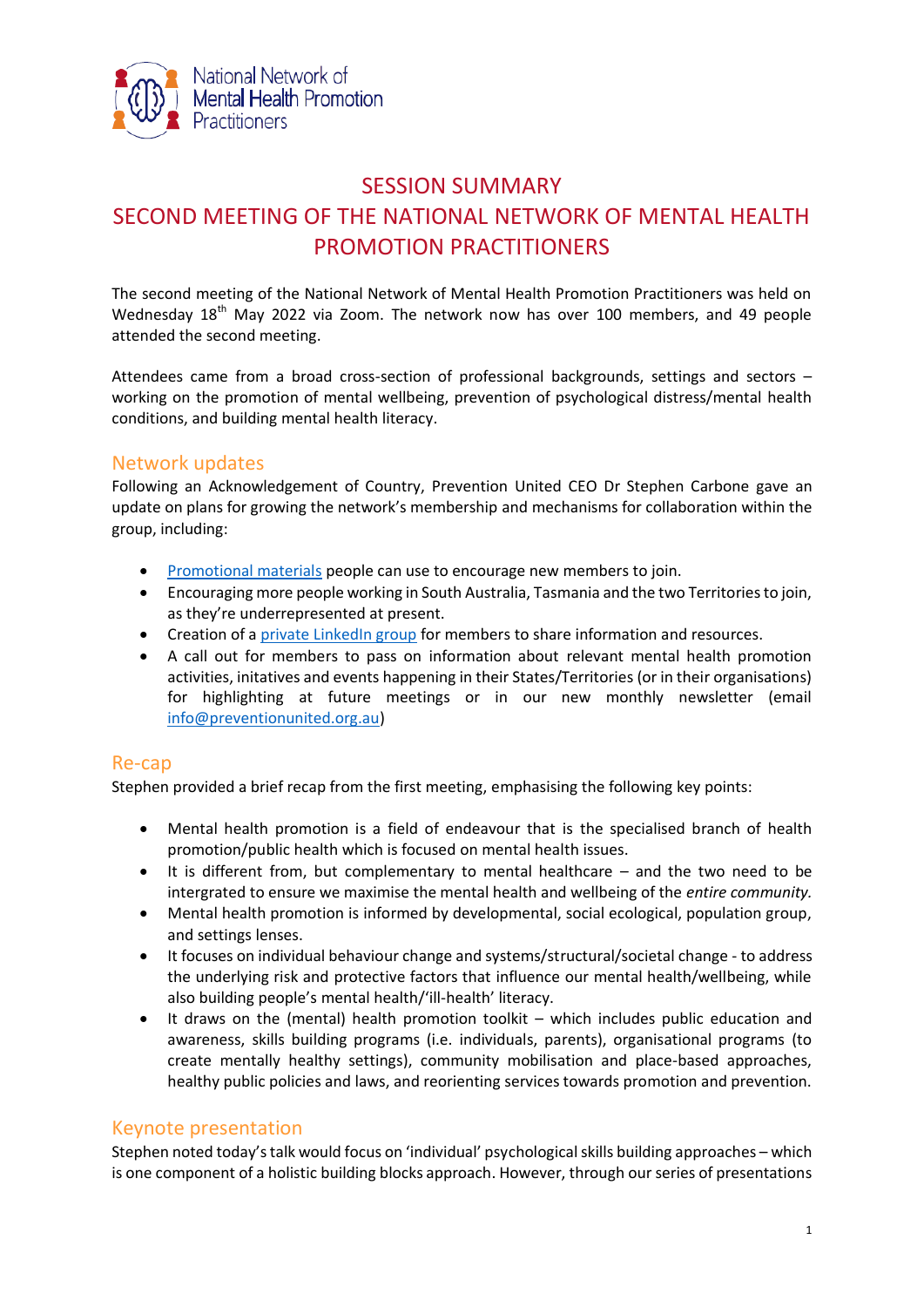over time, we will discuss all the other various levels of action required (families, communities, organisations, societal).

Stephen introduced Joep van Agteren, Co-Founder of Be Well Co – who gave the keynote presentation titled '*The (in)convenient "truth" on using psychological strategies to promote mental health and wellbeing: what works, what doesn't and why'.*

Joep van Agteren works at the South Australian Health and Medical Research Institute (SAHMRI) and co-leads [Be Well Co](https://www.bewellco.io/) an organisation that designs, develops and tests mental health solutions and assessment methods.

A recording of Joep's keynote presentation and slides are available [here.](https://preventionunited.org.au/advocacy/national-network-of-mental-health-promotion-practitioners-nnmhpp/) Key points from the presentation included:

- There is considerable research evidence in support of the dual continua model wellbeing and illness are two associated, but independent constructs.
- 'Complete mental health' is about maxising mental wellbeing and minimising symptoms of mental illness.
- There is considerable research evidence that psychological interventions can be used to improve people's mental wellbeing as well as to reduce their psychological distress, however different strategies have different benefits.
- For example, while Acceptance and Commitment Therapy, Mindfulness, and Multi-Component Positive Psychology Interventions can improve wellbeing among the general population, and reduce psychological distress among people experiencing mental health challenges, Cognitive Behaviour Therapy only has a small, non-significant benefit in improving mental wellbeing among the general population, but it is very effective for reducing psychological distress among people with a mental health condition. You therefore need to tailor your psychological strategies to the people you are working with.
- 'Dose' and 'skills-building' matters, and it is important that people are given the time and opportunity to learn the psychological skills and apply them to their day-to-day life – one off talks don't have a lasting effect.
- The design of interventions is important:
	- o Use a systematic approach to development that considers audience and barriers and enablers to engagement.
	- o Foster codesign and iteration for language, impact and engagement.
- The delivery mechanism is also important.
	- $\circ$  Apps on their own are not effective, but digital systems can be used as an effective adiunct.
	- o Group-based delivery is cost effective, but its important to tailor to group needs.
	- $\circ$  A train-the-trainer methodology can allow up-scaling as psychological strategies can be successfully delivered by a range of workforces, including 'lay people' and peer workers.
- Given their benefits we should offer wellbeing strategies to the general population and to people experiencing mental health difficulties although different systems and workforces are needed.
- The mental health promotion system should be responsible for supporting the general public with people receiving support using a 'stepped care' model for mental health promotion whereby:
	- o General population could participate in group based programs (supplemented by digital programs) led by lay people/peer workers funded by Government and industry)
	- o Targeted populations can participate in nurse-led group-based wellbeing offerings.